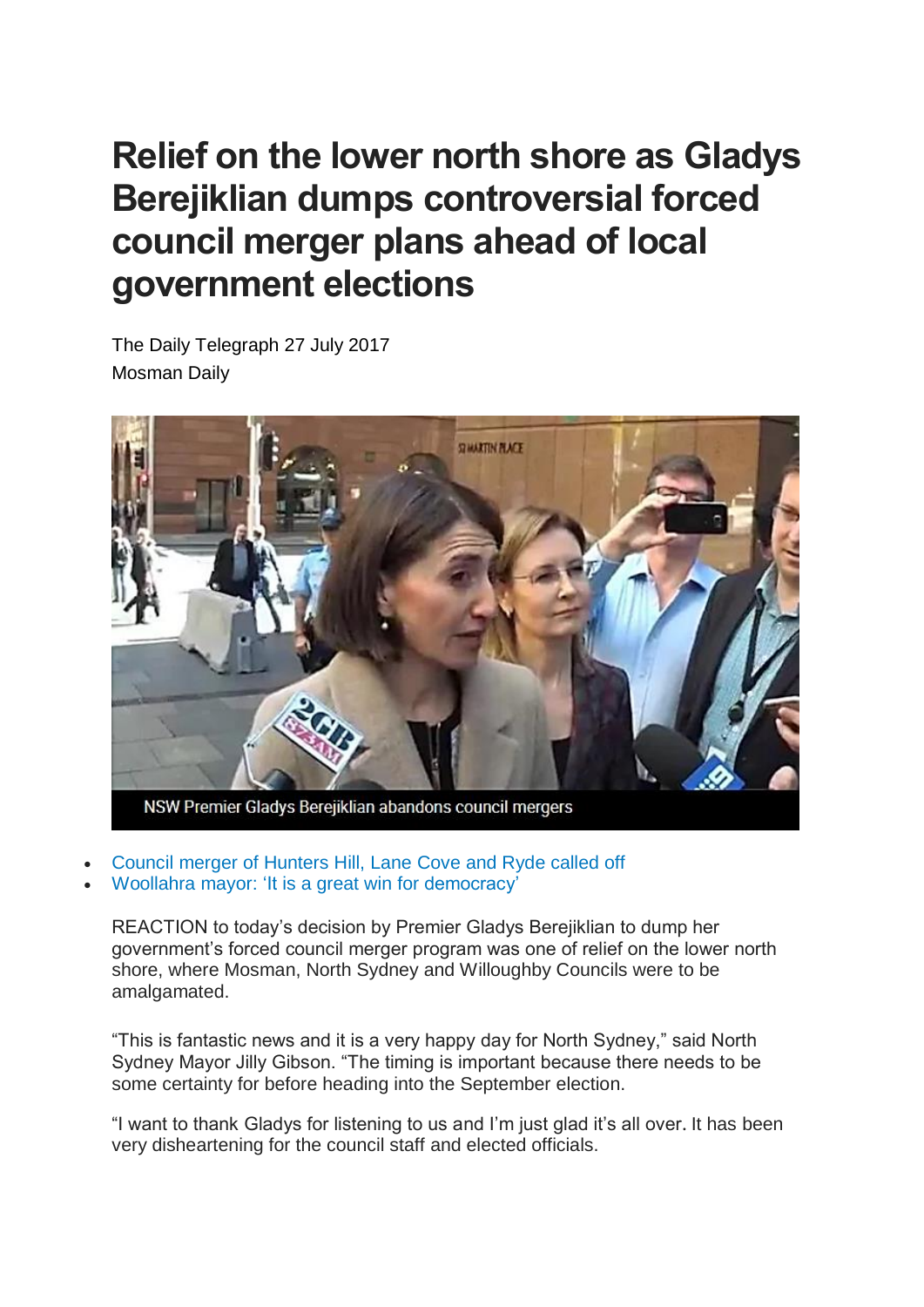

*Premier Gladys Berejiklian and North Sydney Mayor Jilly Gibson.*

"It has also been horrendously expensive, and I expect the state government will be the ones paying for it.

"Now we can go back to the concerns that are affecting our community, because we've got a lot of big issues to address."



*Mosman Deputy Mayor Roy Bendall.*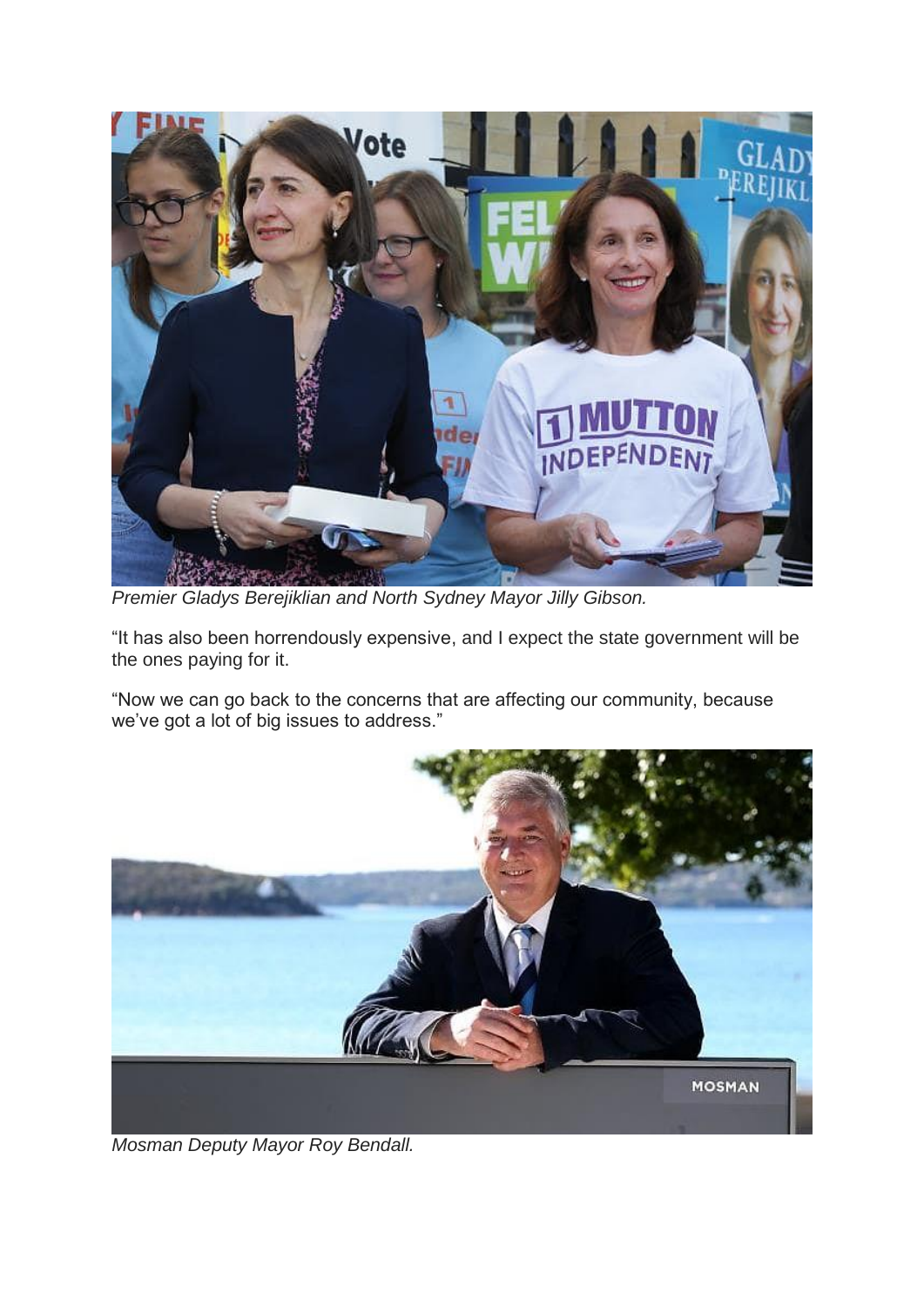Mosman Deputy Mayor Roy Bendall, a Liberal Party member, said the abandonment of forced council amalgamations was a victory for the local Liberal heartland on the north shore.

"We have been working on this for a long time and a lot of the credit should go to the Mosman Liberal Party branch, because they all passed motions to send to our parliamentary state colleagues against this policy," Cr Bendall said.

"And the dogged determination and sticking to their guns by Mosman Council as well has vindicated us, because the policy was never about what was in the best interests of the community, it was always what was in the best interests of the development lobby.

"At last, the Premier has realised that you can't keep beating up on your most loyal supporters."



*Save our Council Coalition spokesman Phil Jenkyn.*

The Save our Councils Coalition (SOCC) said it was inevitable that the Berejiklian Government would back down on the amalgamations.

SOCC spokesman Phil Jenkyn said the burden of forced council amalgamations was having a negative impact on the popularity of the State Government.

"This has been a hard battle and today's announcement flags a great victory for all those people who have fought so hard to keep councils independent," he said.

"We need to give thanks to all the anti-merger groups, politicians, community activists, residents and councils that have kept the fight alive. They are entitled to savour this victory.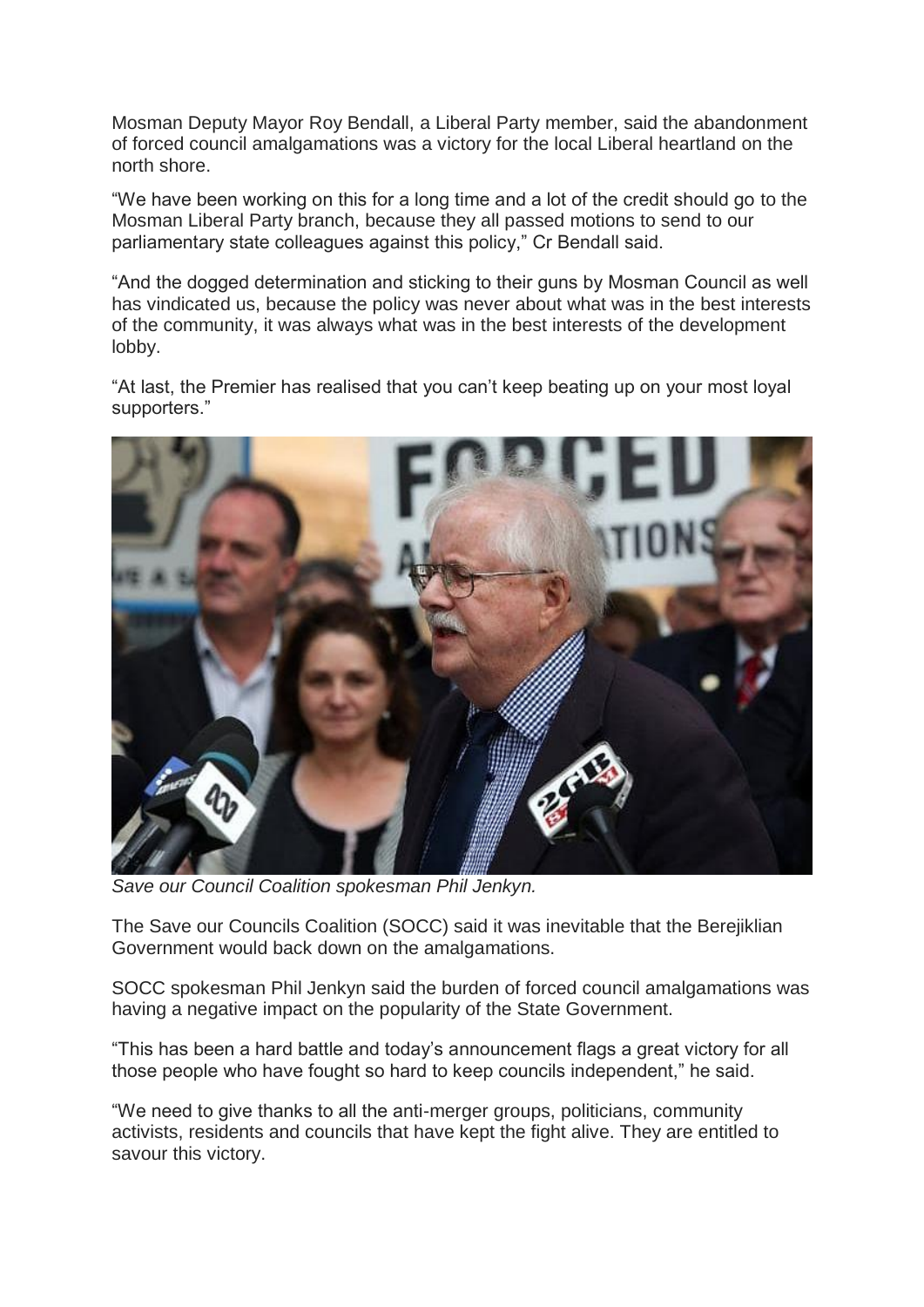"Now it is important that the Upper House Bill that contains all the elements of abandonment of the council amalgamation policy be adopted in total on presentation to the Lower House. This bill includes important elements including plebiscites for amalgamated councils that want to demerge and this is an objective that must not be abandoned.

"However, we will not accept any statements from the Premier on the abandonment of the existing court cases on forced amalgamations and any future threats to do so until the legal pursuit of councils is officially abandoned. The government must also officially withdraw their court cases against the challenging councils.

"This amalgamation policy by the Liberal/National Government has been a complete failure and we must now act to complete the abandonment process and restore democracy and independence to councils that did not deserve the merged fate."

Federal Member for North Sydney Trent Zimmerman also welcomed the decision.

"I am pleased the Premier and the local government minister have taken the decision to not proceed with the mergers planned for our area," he said.

"The uncertainty it was causing for residents and, importantly our hardworking Council staff was unsustainable.

"I want to acknowledge the work of our local Mayors and Councillors in putting the case against amalgamations so forcefully and the many community groups and residents who were part of the campaign.



*Gladys Berejiklian and NSW Minister for Local Government Gabrielle Upton arrive at today's press conference.*

In a statement today, Ms Berejiklian said: "Due to the protracted nature of current legal challenges and the uncertainty this is causing taxpayers, those council amalgamations currently before the courts will not proceed."